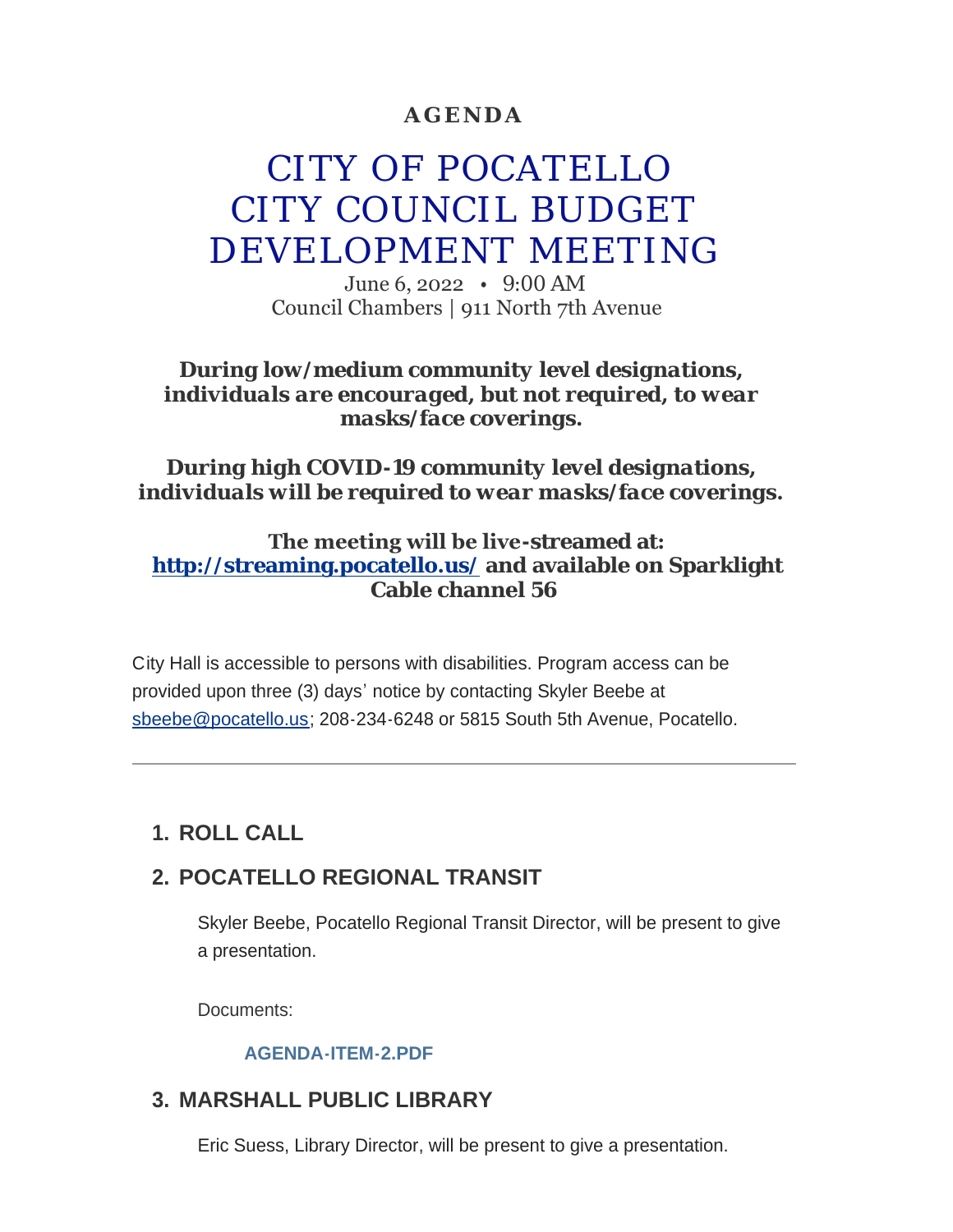Documents:

#### **[AGENDA-ITEM-3.PDF](https://www.pocatello.us/AgendaCenter/ViewFile/Item/3404?fileID=10841)**

# **POLICE DEPARTMENT 4.**

Police Chief Roger Schei and Major Jim McCoy will be present to give a presentation.

Documents:

#### **[AGENDA-ITEM-4.PDF](https://www.pocatello.us/AgendaCenter/ViewFile/Item/3405?fileID=10842)**

## **ANIMAL SERVICES 5.**

Chris Abbot, Animal Services Director, will be present to give a presentation.

Documents:

#### **[AGENDA-ITEM-5.PDF](https://www.pocatello.us/AgendaCenter/ViewFile/Item/3406?fileID=10843)**

## **MAYOR/COUNCIL DEPARTMENT 6.**

Anne Nichols, Administrative Services Manager, will be present to give a presentation.

Documents:

#### **[AGENDA-ITEM-6.PDF](https://www.pocatello.us/AgendaCenter/ViewFile/Item/3407?fileID=10844)**

## **FINANCE DEPARTMENT 7.**

Anne Nichols, Administrative Services Manager, will be present to give a presentation.

Documents:

#### **[AGENDA-ITEM-7.PDF](https://www.pocatello.us/AgendaCenter/ViewFile/Item/3408?fileID=10857)**

## **PARKS AND RECREATION DEPARTMENT 8.**

John Banks, Parks & Recreation Director, and Parks and Recreation Department staff will be present to make presentations.